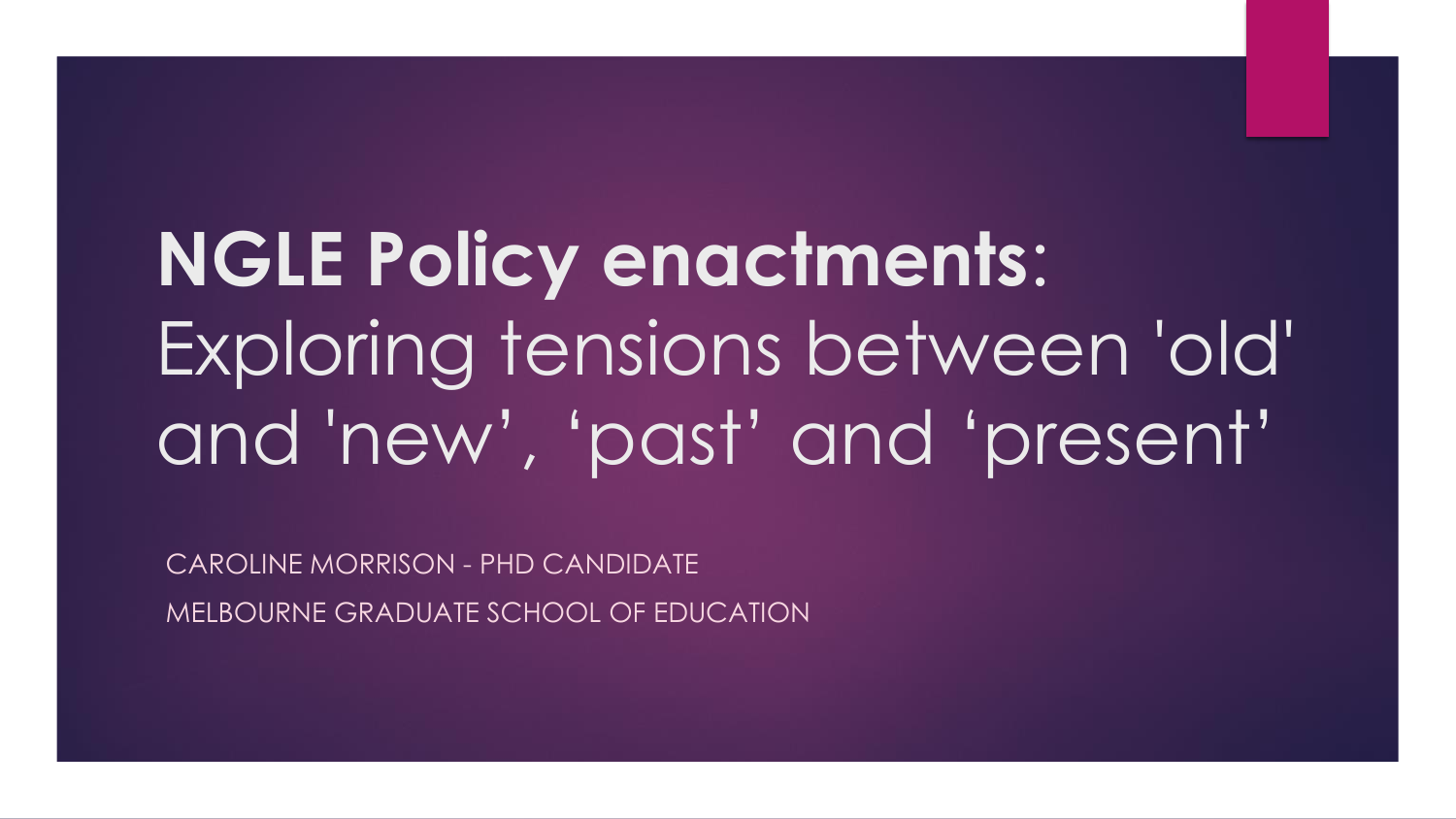### Notes on my PhD Policy enactment: Assembling NGLEs in schools



**Key question:** 

**How is NGLE policy enacted in schools?** 

Four Catholic school sites - two

primary and two secondary selected for their

changed infrastructural

arrangements and their student-

centred

pedagogic

approaches.

Older, established, schools

(two 100 years old, one 75 years and one 50 years).

An observational case study using several approaches:

two-day observations of teachers and students; digital photography and observation notes; and field diary

Paired and small group semistructured interviews with leaders, teachers and students from each school – 12 interviews with

22 interview participants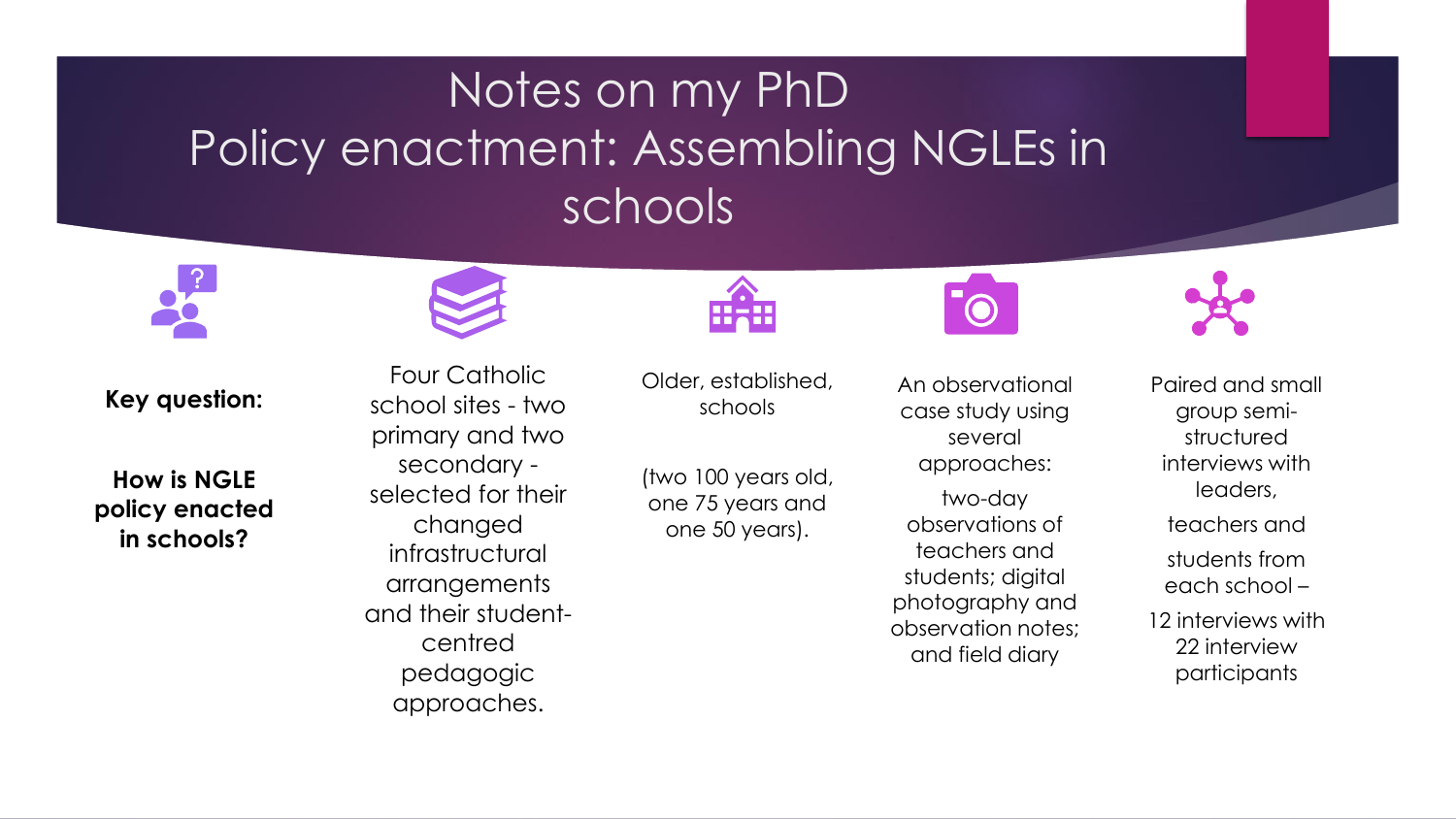### This presentation

Tells three stories from the data around school leaders' policy practices and the subjectivities emerging.

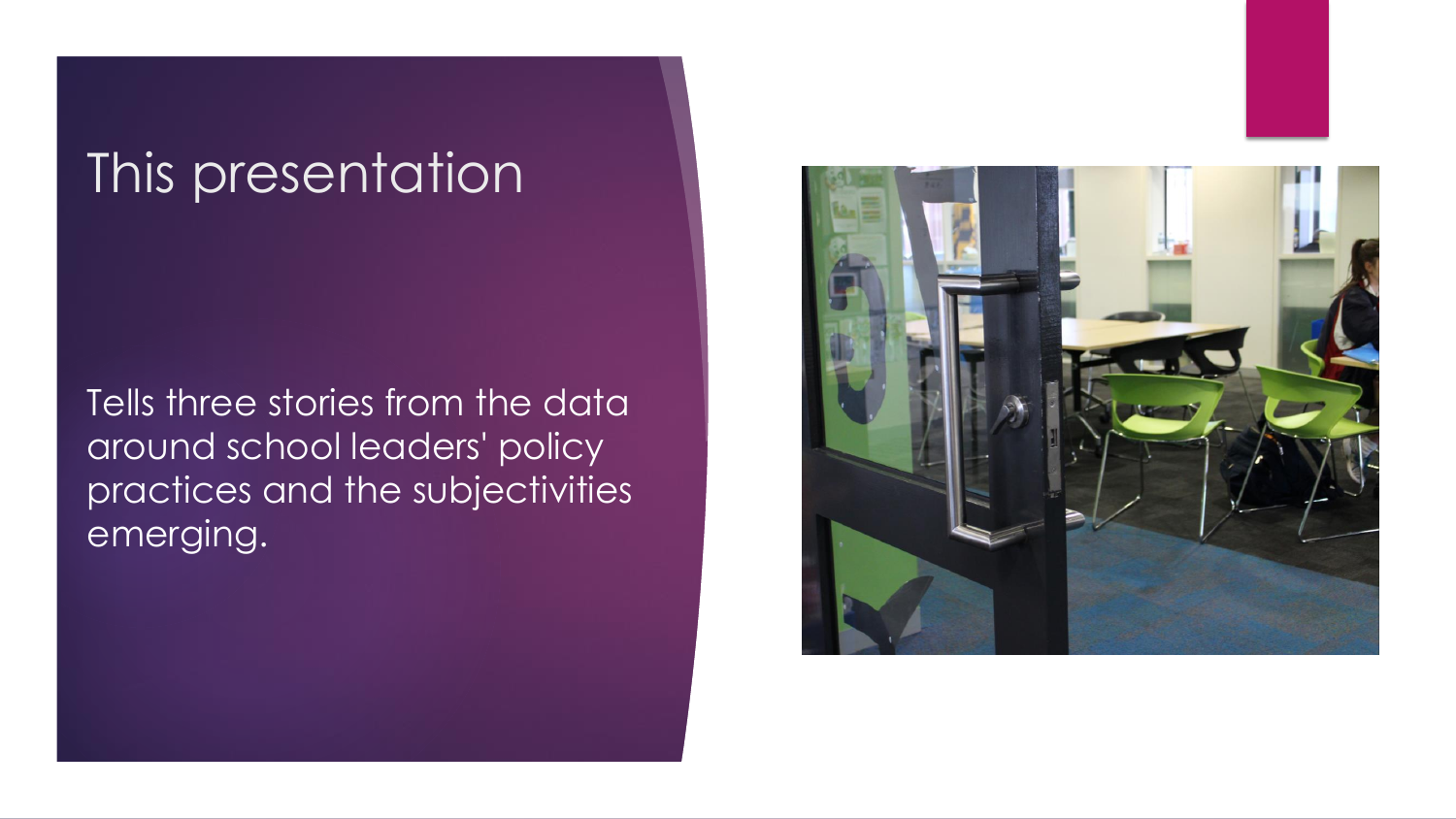### NGLE policy

Political strategy of reconfiguring the physical and technical infrastructural arrangements of schools in efforts to influence pedagogic practices of teachers and related learning practices of students to improve student learning outcomes.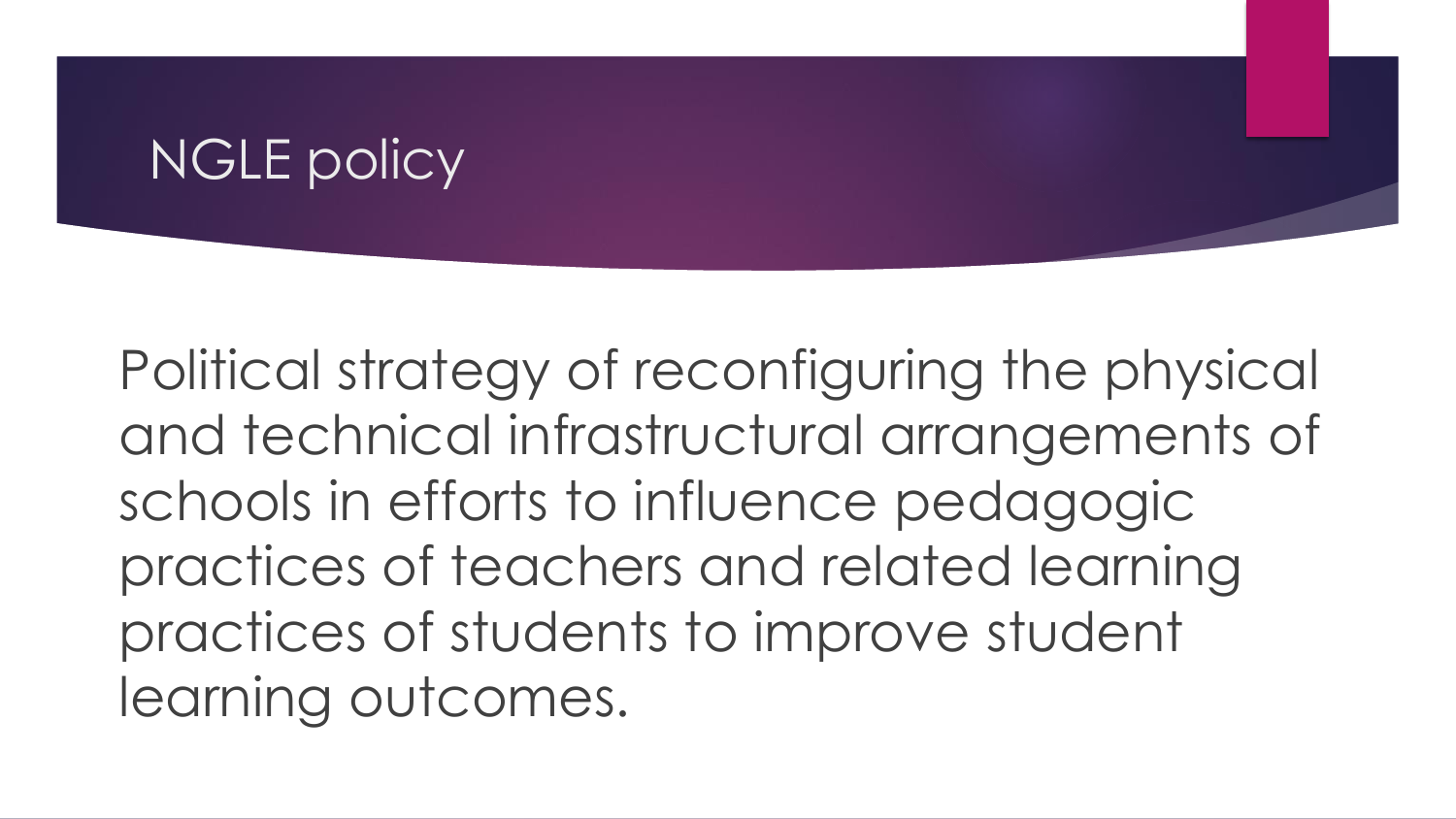## Shaped by and shaping our desires

Teaching us what to see and not see

Rendering NGLE as open, flexible, collaborative, devaluing other relations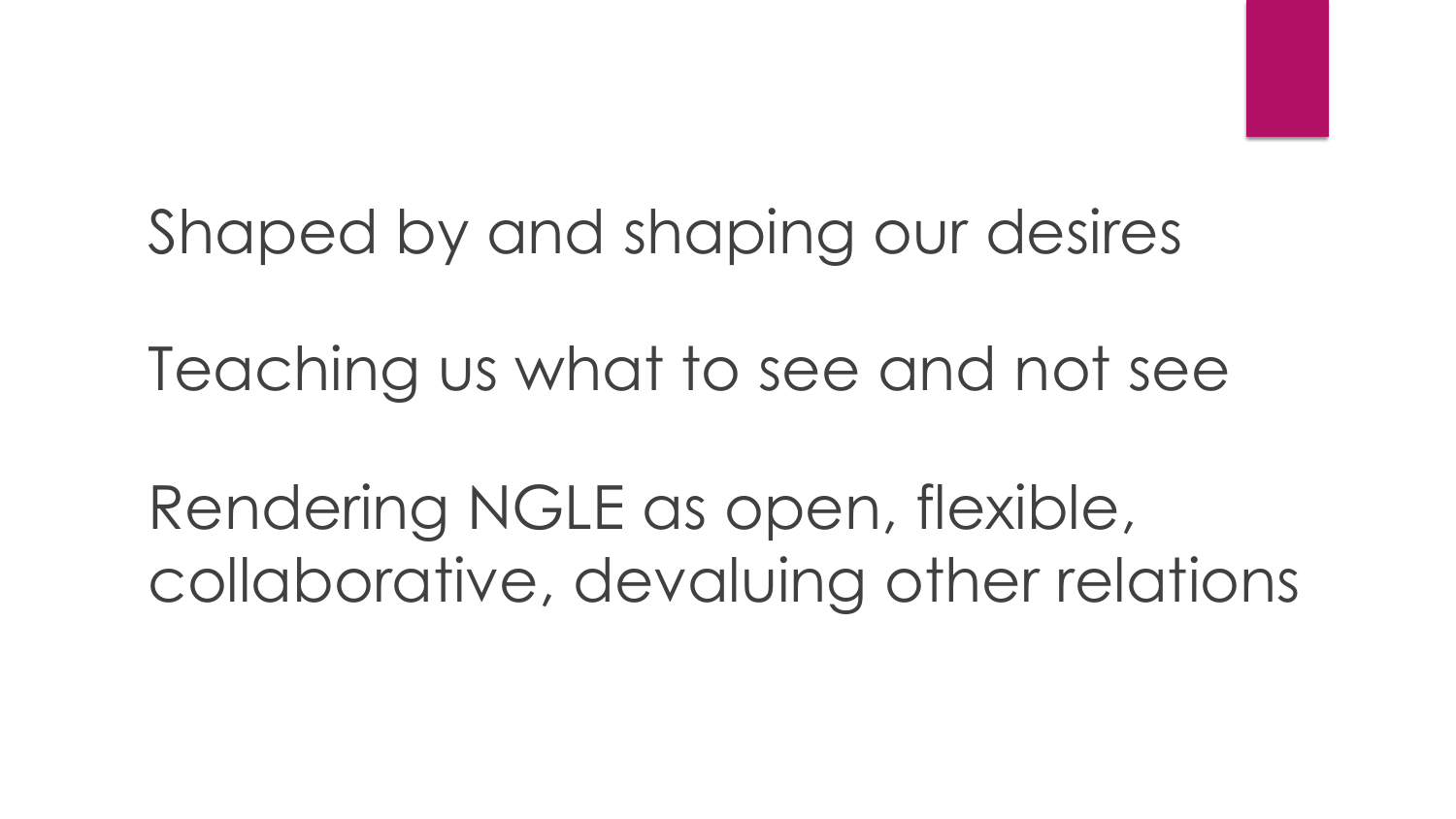However, excluding some relations by promoting others does not completely hide diverse realities.

Making NGLE policy a highly contested topic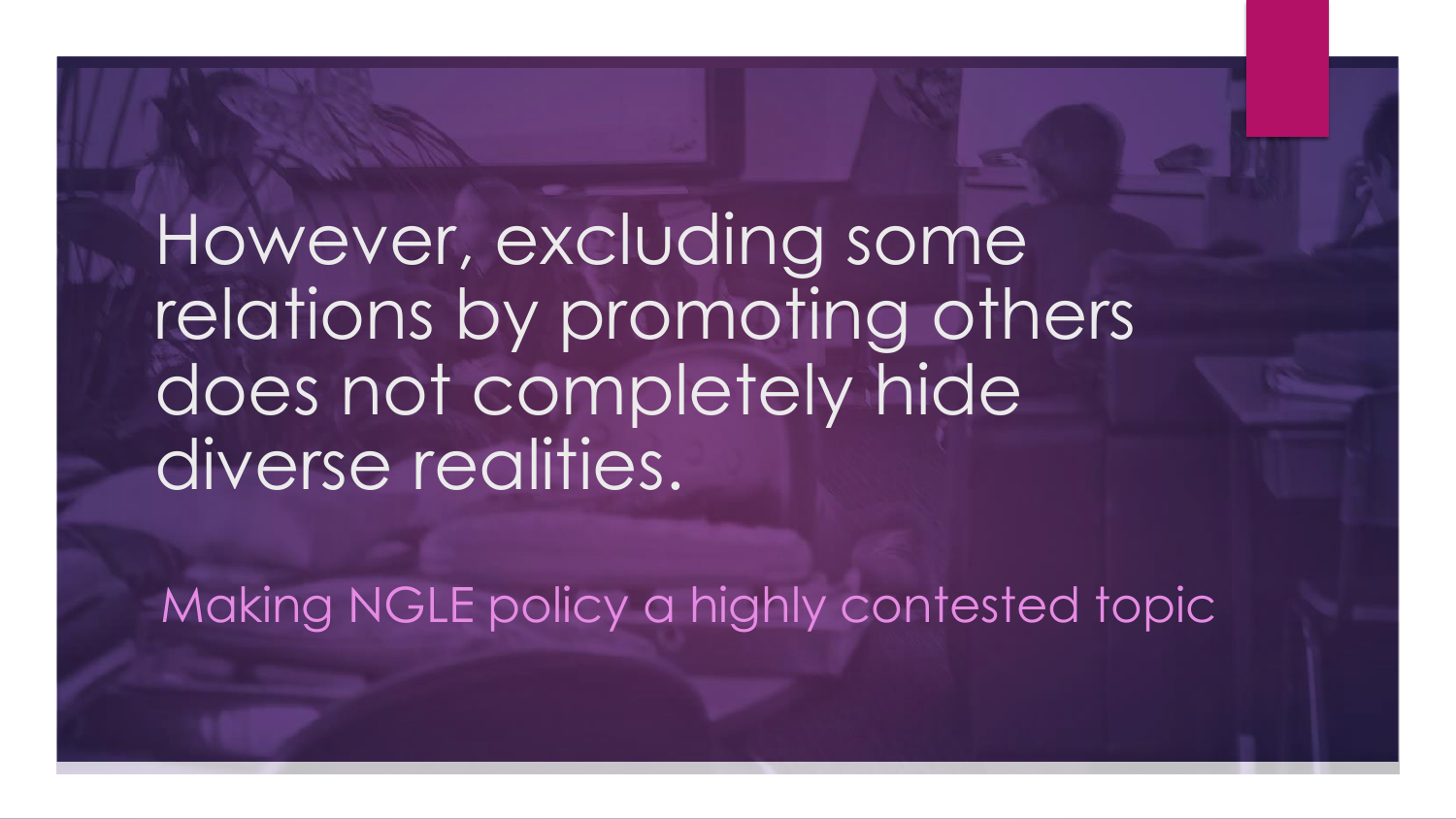### Three stories from data

#### **Composite leader: Principal 'Andy'**

**Composite school: St Constance Primary**

- **NGLE-policy-leader**influencer assemblage
- **NGLE-policy-leader**problematiser assemblage
- ▶ NGLE-policy-interference assemblage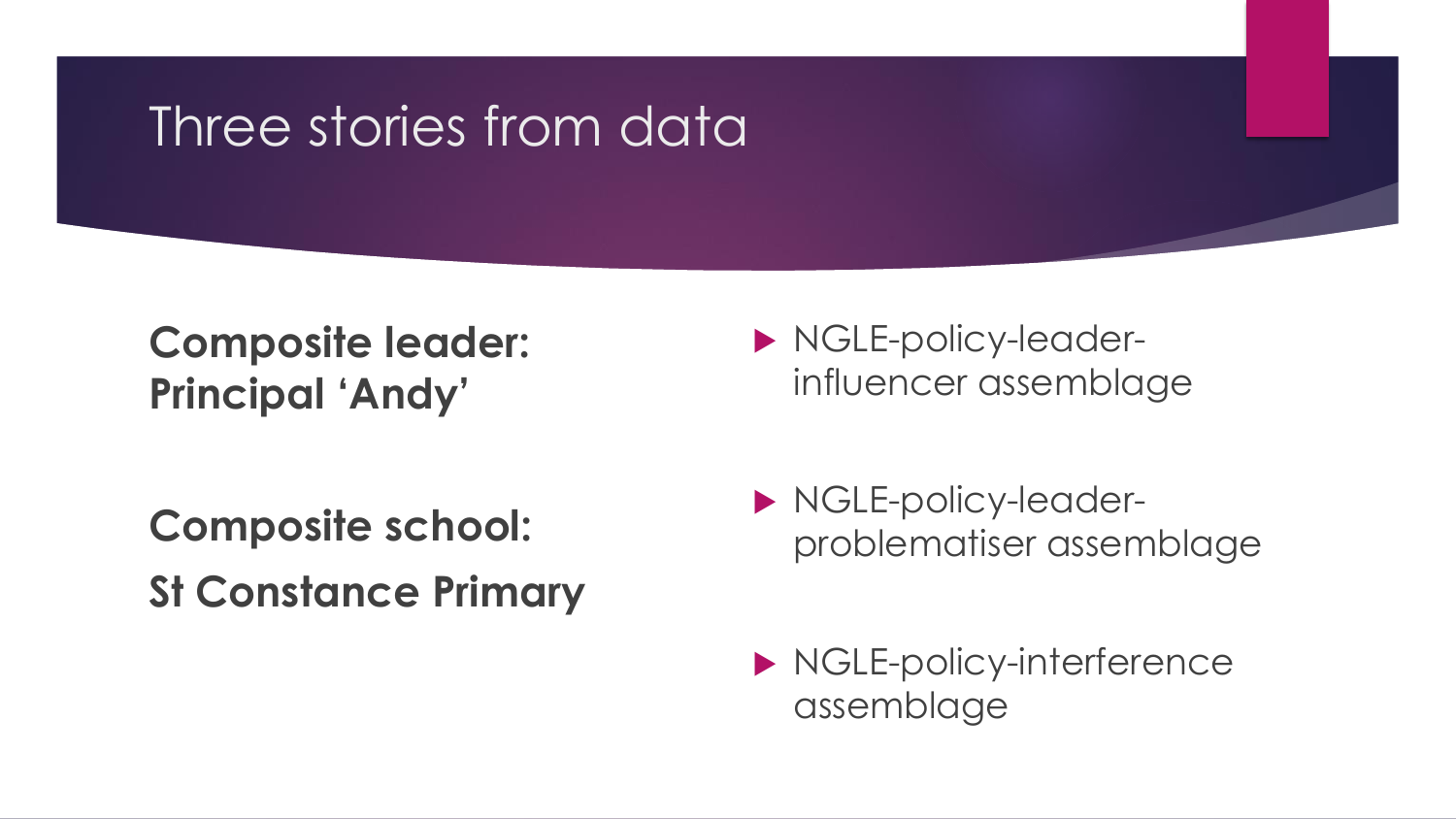

*MC Escher Wallpaper 1200x800*